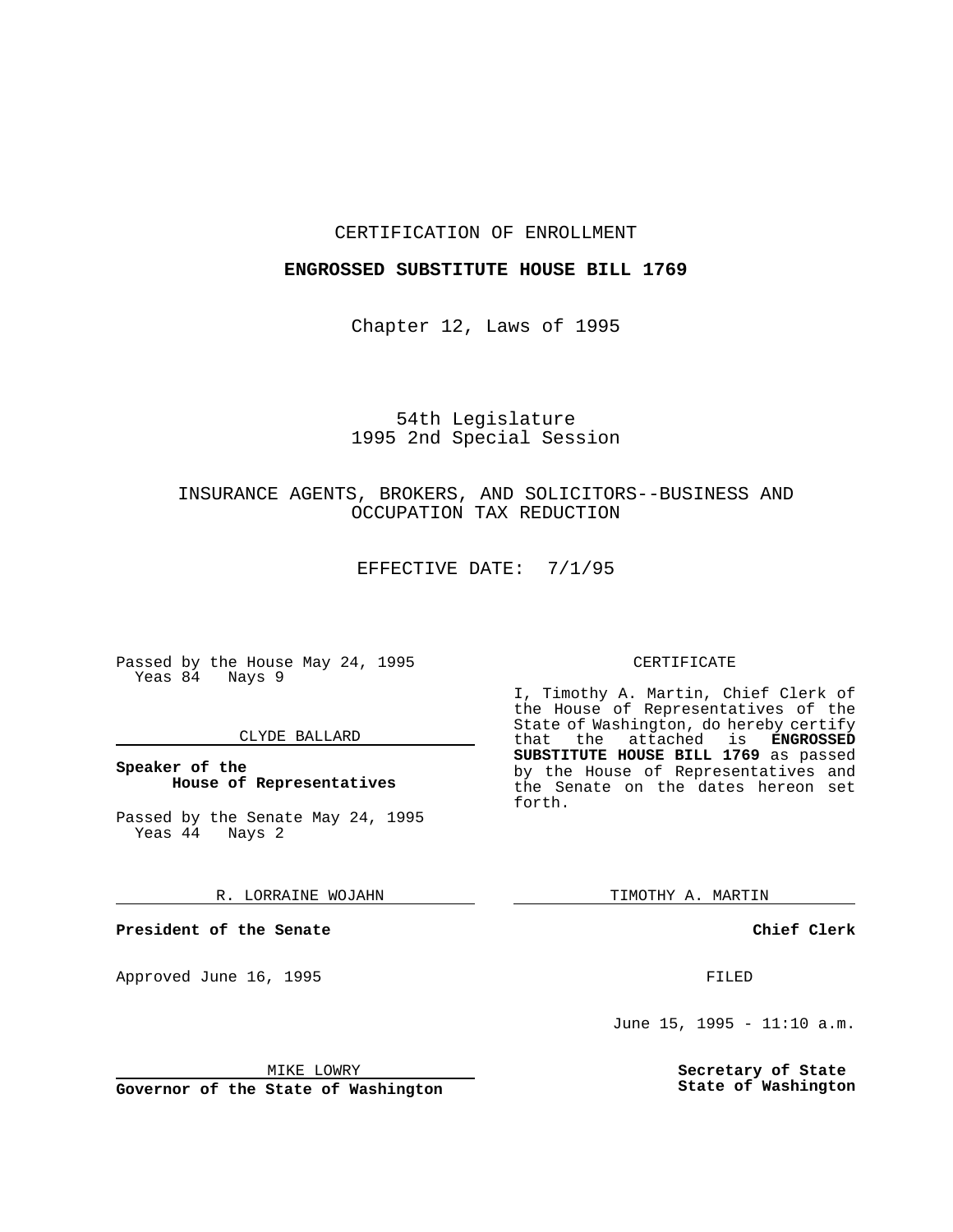# **ENGROSSED SUBSTITUTE HOUSE BILL 1769** \_\_\_\_\_\_\_\_\_\_\_\_\_\_\_\_\_\_\_\_\_\_\_\_\_\_\_\_\_\_\_\_\_\_\_\_\_\_\_\_\_\_\_\_\_\_\_

\_\_\_\_\_\_\_\_\_\_\_\_\_\_\_\_\_\_\_\_\_\_\_\_\_\_\_\_\_\_\_\_\_\_\_\_\_\_\_\_\_\_\_\_\_\_\_

Passed Legislature - 1995 2nd Special Session

## **State of Washington 54th Legislature 1995 Regular Session**

**By** House Committee on Finance (originally sponsored by Representatives Mielke, Morris, Campbell, Appelwick, Benton, Kremen, Fuhrman, Mulliken, G. Fisher, Basich, Brumsickle, Van Luven, Skinner, Grant, Boldt, Hymes, Carrell, Chandler, Beeksma, L. Thomas, Foreman, McMahan, Schoesler, Blanton and Thompson)

Read first time 03/06/95.

1 AN ACT Relating to taxation of insurance agents, brokers, and 2 solicitors; amending RCW 82.04.260; providing an effective date; and 3 declaring an emergency.

4 BE IT ENACTED BY THE LEGISLATURE OF THE STATE OF WASHINGTON:

5 **Sec. 1.** RCW 82.04.260 and 1993 sp.s. c 25 s 104 are each amended 6 to read as follows:

 (1) Upon every person engaging within this state in the business of buying wheat, oats, dry peas, dry beans, lentils, triticale, corn, rye and barley, but not including any manufactured or processed products thereof, and selling the same at wholesale; the tax imposed shall be equal to the gross proceeds derived from such sales multiplied by the rate of 0.011 percent.

 (2) Upon every person engaging within this state in the business of manufacturing wheat into flour, barley into pearl barley, soybeans into soybean oil, or sunflower seeds into sunflower oil; as to such persons the amount of tax with respect to such business shall be equal to the value of the flour, pearl barley, or oil manufactured, multiplied by the rate of 0.138 percent.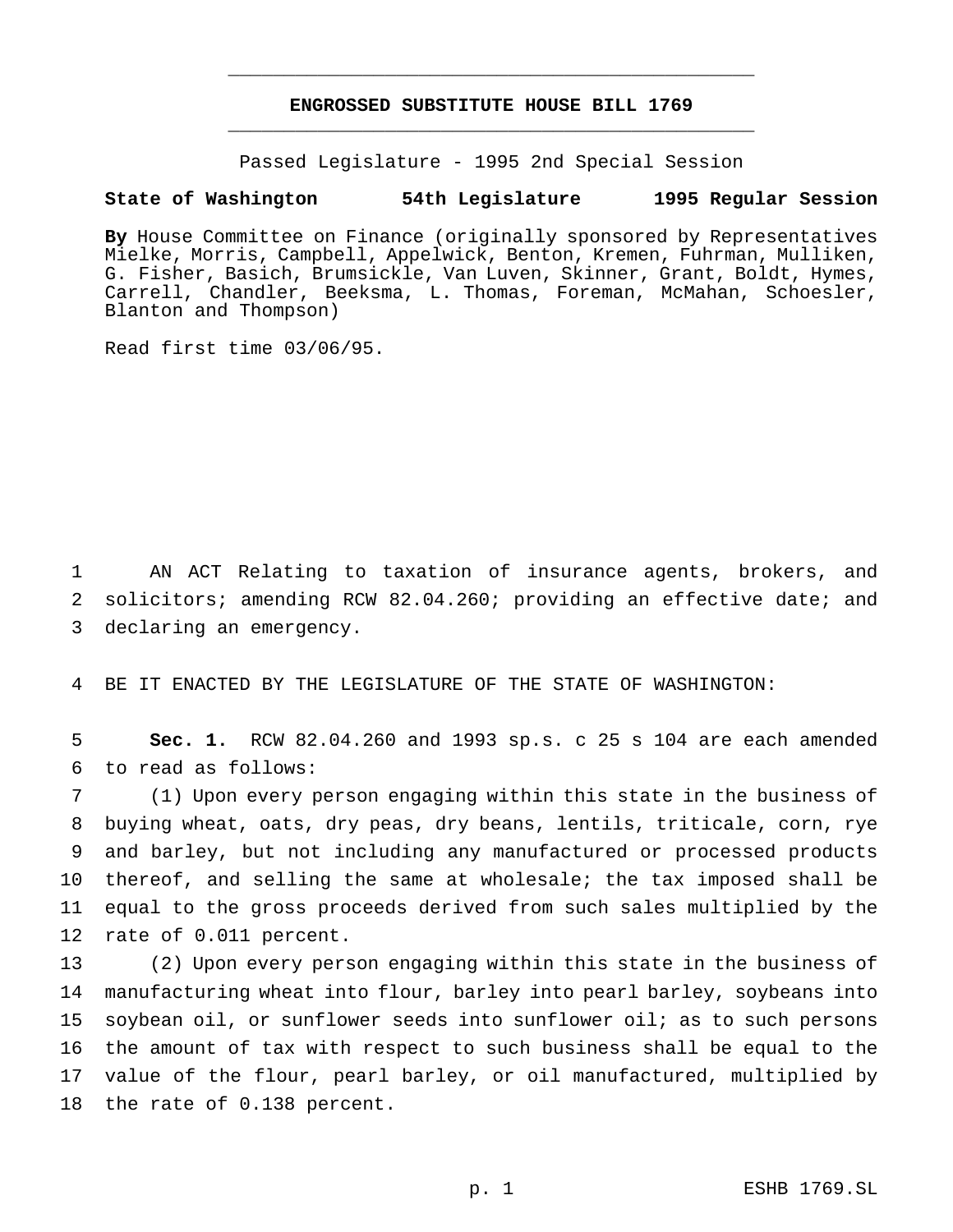(3) Upon every person engaging within this state in the business of splitting or processing dried peas; as to such persons the amount of tax with respect to such business shall be equal to the value of the peas split or processed, multiplied by the rate of 0.275 percent.

 (4) Upon every person engaging within this state in the business of manufacturing seafood products which remain in a raw, raw frozen, or raw salted state at the completion of the manufacturing by that person; as to such persons the amount of tax with respect to such business shall be equal to the value of the products manufactured, multiplied by the rate of 0.138 percent.

 (5) Upon every person engaging within this state in the business of manufacturing by canning, preserving, freezing or dehydrating fresh fruits and vegetables; as to such persons the amount of tax with respect to such business shall be equal to the value of the products canned, preserved, frozen or dehydrated multiplied by the rate of 0.33 percent.

 (6) Upon every nonprofit corporation and nonprofit association engaging within this state in research and development, as to such corporations and associations, the amount of tax with respect to such activities shall be equal to the gross income derived from such activities multiplied by the rate of 0.484 percent.

 (7) Upon every person engaging within this state in the business of slaughtering, breaking and/or processing perishable meat products and/ 24 or selling the same at wholesale only and not at retail; as to such persons the tax imposed shall be equal to the gross proceeds derived from such sales multiplied by the rate of 0.138 percent.

 (8) Upon every person engaging within this state in the business of making sales, at retail or wholesale, of nuclear fuel assemblies manufactured by that person, as to such persons the amount of tax with respect to such business shall be equal to the gross proceeds of sales of the assemblies multiplied by the rate of 0.275 percent.

 (9) Upon every person engaging within this state in the business of manufacturing nuclear fuel assemblies, as to such persons the amount of tax with respect to such business shall be equal to the value of the products manufactured multiplied by the rate of 0.275 percent.

 (10) Upon every person engaging within this state in the business of acting as a travel agent; as to such persons the amount of the tax with respect to such activities shall be equal to the gross income derived from such activities multiplied by the rate of 0.275 percent.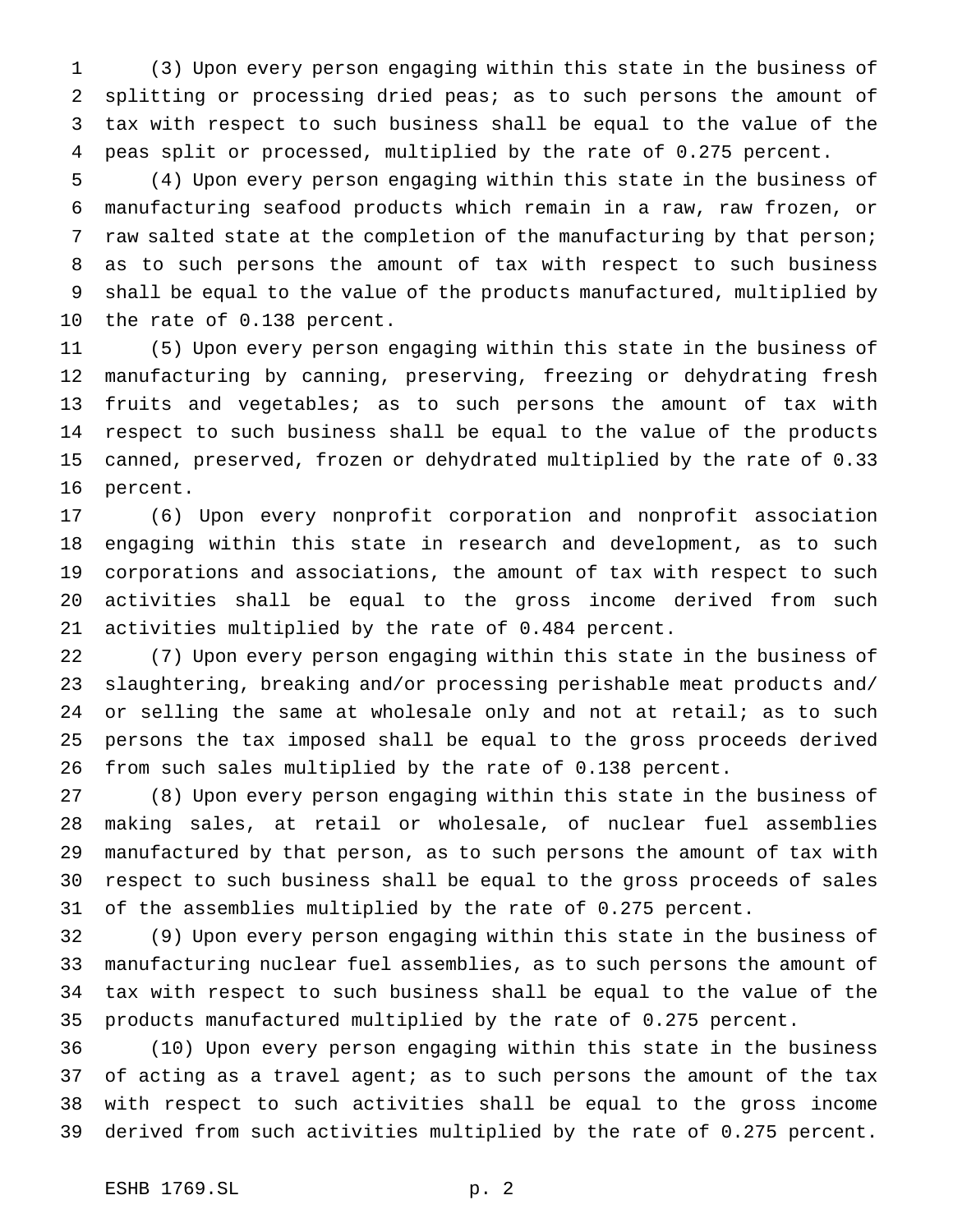(11) Upon every person engaging within this state in business as an international steamship agent, international customs house broker, international freight forwarder, vessel and/or cargo charter broker in foreign commerce, and/or international air cargo agent; as to such persons the amount of the tax with respect to only international activities shall be equal to the gross income derived from such activities multiplied by the rate of 0.363 percent.

 (12) Upon every person engaging within this state in the business of stevedoring and associated activities pertinent to the movement of goods and commodities in waterborne interstate or foreign commerce; as to such persons the amount of tax with respect to such business shall be equal to the gross proceeds derived from such activities multiplied by the rate of 0.363 percent. Persons subject to taxation under this subsection shall be exempt from payment of taxes imposed by chapter 82.16 RCW for that portion of their business subject to taxation under this subsection. Stevedoring and associated activities pertinent to the conduct of goods and commodities in waterborne interstate or foreign commerce are defined as all activities of a labor, service or transportation nature whereby cargo may be loaded or unloaded to or from vessels or barges, passing over, onto or under a wharf, pier, or similar structure; cargo may be moved to a warehouse or similar holding or storage yard or area to await further movement in import or export or may move to a consolidation freight station and be stuffed, unstuffed, containerized, separated or otherwise segregated or aggregated for delivery or loaded on any mode of transportation for delivery to its consignee. Specific activities included in this definition are: Wharfage, handling, loading, unloading, moving of cargo to a convenient place of delivery to the consignee or a convenient place for further movement to export mode; documentation services in connection with the receipt, delivery, checking, care, custody and control of cargo required in the transfer of cargo; imported automobile handling prior to delivery to consignee; terminal stevedoring and incidental vessel services, including but not limited to plugging and unplugging refrigerator service to containers, trailers, and other refrigerated cargo receptacles, and securing ship hatch covers.

 (13) Upon every person engaging within this state in the business of disposing of low-level waste, as defined in RCW 43.145.010; as to such persons the amount of the tax with respect to such business shall